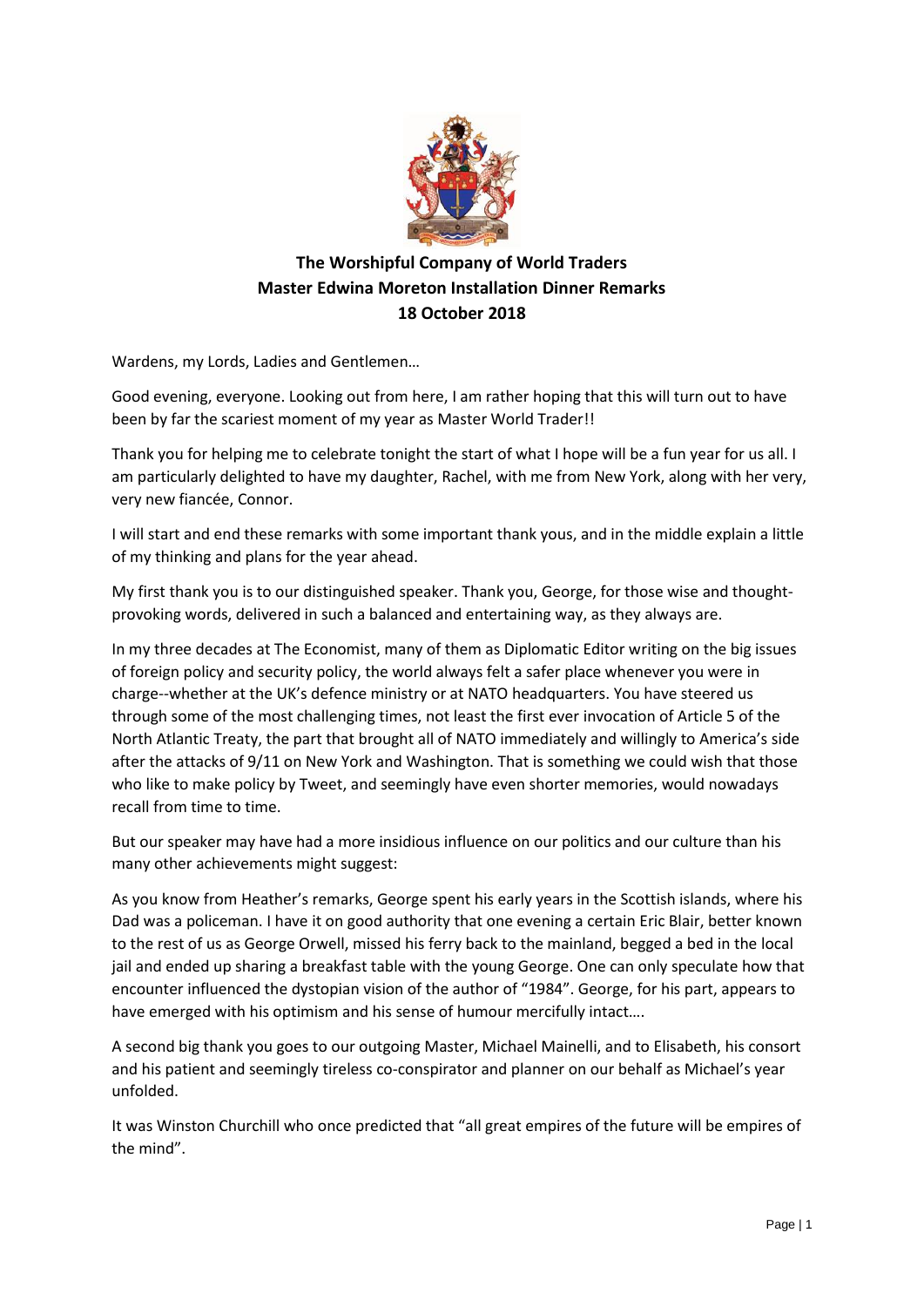And what an imperium the past year has been. As some of you know, among several other similar achievements Michael even managed to insert a World–Trader-stamped report on blockchain—or as we World Traders who have been paying attention this past year now know to call it, "distributed ledger technology"—into the fraught Chequers deliberations over the Irish border.

But all empires, Michael, find that their sun eventually sets. Our speaker tonight is very much from the wilder side of Hadrian's Wall. Your incoming Master is from Manchester, Brigantes territory, and well north of the Watford gap. The barbarians are now well and truly at the gates.

Indeed for those of you still wondering (and I know some of you do) how come a mere journalist is standing here to represent this distinguished Company of World Traders, all I can say is this. Leaving aside the many insults I have traded over the years with press officers around the world, not for a very long time has the respectful exchange and sharpening of ideas been more vital for the future of this country and this great City.

These are once again challenging times, as George has already spelled out, for the UK, for Europe and for many countries in the wider world. But we in the UK are a resourceful bunch, and London is as well placed as any to face up to whatever the future holds. Its fizz and its diversity—both inextricably linked—are the foundation of that. Stealing some statistics from a recent Lord Mayor (so take it up with him if you spot any "alternative facts" in what I am about to say here), London is home to some 300 nationalities, and more than 270 languages. London clears more dollars than New York, and more euros than the other EU 27. All that is testimony to a unique role for this City that goes back centuries, and that rests on open trade and openness to ideas and people from all over the globe.

My aim as Master is to keep this Company facing forwards and looking outwards, whatever uncertainty Brexit brings. World Trader events over the coming 12 months will therefore take up some of the biggest global issues and explore some of the big global relationships—the geopolitics of our world, if you like--and their relationship to business and trade. Everything from climate change and the post-oil economy to the darker sides of world trade, and to the future of China--and whether its version of politics and trade will come to dominate the 21<sup>st</sup> century, as America's has helped shape the world as we know it today. World Trader visits in the UK will focus on some of the things that British businesses do exceptionally well. We are going to need them all!

Alongside all of this, as World Traders I hope we will continue to deepen and broaden our educational and charitable work: particularly in helping the young people of this City and beyond to develop the skills they will need to engage with the world outside as it changes around them.

This will indeed be a tumultuous year in many ways, and a testing and potentially divisive one. But one that I hope we can navigate successfully as a Company, by listening to and learning from each other along the way. For whatever we may think individually about Brexit and much else, what follows it all will be entirely up to us—and I know we as World Traders will be up to it.

I would like to close with a couple more thank yous. Ours is known as one of the friendliest of Companies. It is also one of the most inclusive. Some Livery Companies that are hundreds of years old are still patting themselves on the back of their rather austere gowns for having had their first woman Master. Our very model of a Modern Company, by contrast, has already had 5 women Masters. I am merely number 6. I think most of my predecessors are in this room. But my special thanks go to one of them: Baroness Garden, Sue Garden, for having introduced me to World Traders in the first place.